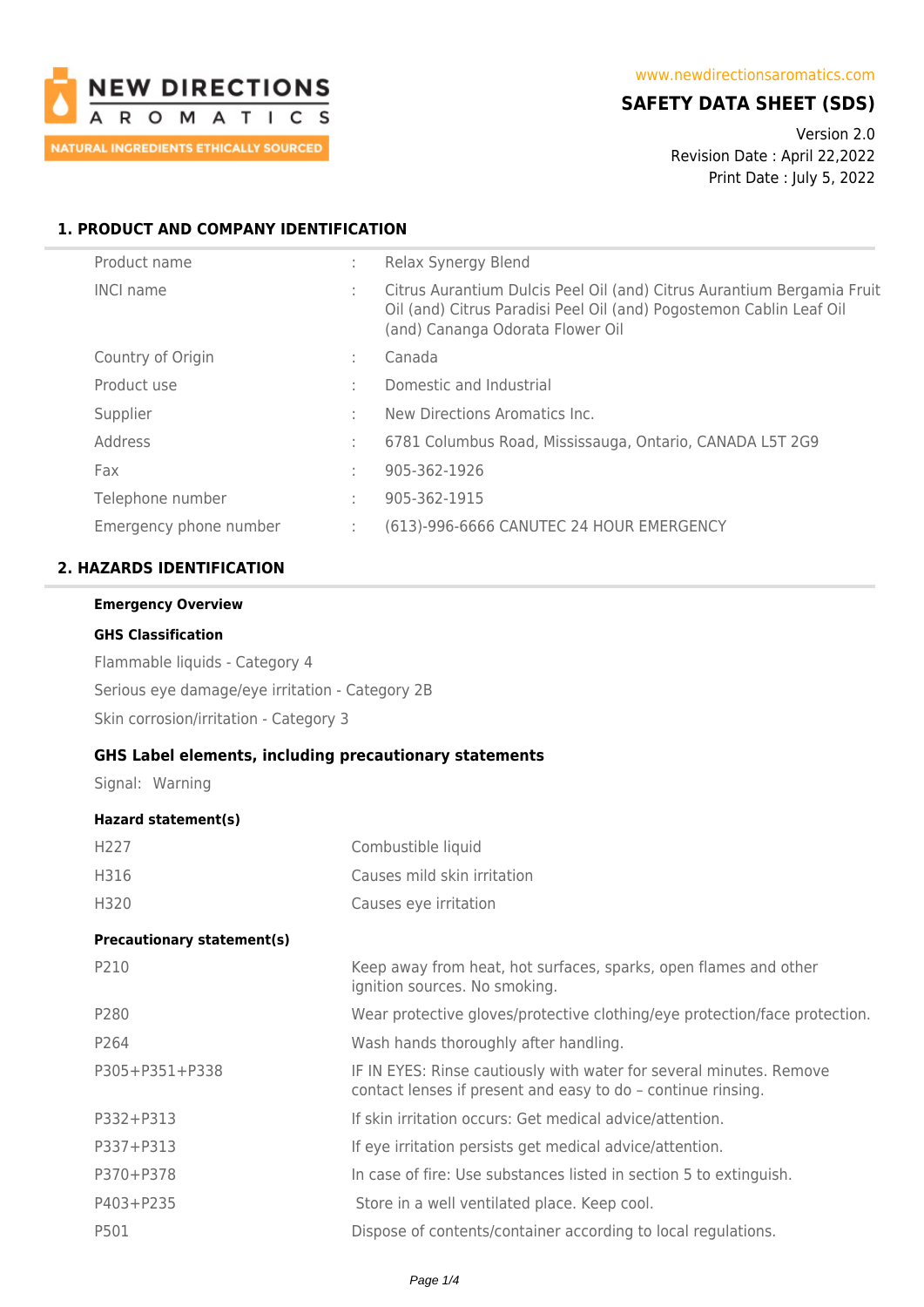# **3. COMPOSITION / INFORMATION INGREDIENTS**

| <b>Product Name</b>                           | <b>CAS NO</b>                          | <b>EC NO</b>  | <b>Concentration</b> |
|-----------------------------------------------|----------------------------------------|---------------|----------------------|
| Citrus Aurantium Dulcis Peel Oil              | 8008-57-9                              | 232-433-8     | 10 to 30 %           |
| Citrus Aurantium Bergamia Peel Oil 89957-91-5 |                                        | 289-612-9     | 10 to 30 %           |
| Citrus Paradisi Peel Oil                      | 8016-20-4                              | $\sim$        | 10 to 30 %           |
| Pogostemon Cablin Leaf Oil                    | 8014-09-3 / 84238-39-1                 | - / 282-493-4 | 10 to 30 %           |
| Cananga Odorata Flower Oil                    | 83863-30-3 / 8006-81-3 /<br>68606-83-7 | $281-092-1/-$ | 3 to 10 %            |

## **4. FIRST AID MEASURES**

## **Eye contact**

Immediately flush eyes with plenty of cool water for at least 15 minutes. Get medical attention if irritation occurs.

### **Skin contact**

Remove contaminated clothing. Wash area with soap and water. If irritation occurs, get medical attention.

### **Inhalation**

If inhaled, removed to fresh air. Get medical attention if symptoms appear.

## **5. FIRE FIGHTING MEASURES**

### **Suitable extinguishing media**

Foam. Dry Powder. Carbon dioxide.

### **Unsuitable extinguishing media**

Water spray, water jet.

## **Special protective equipment and precautions for fire-fighters**

Wear proper protective equipment. Exercise caution when fighting any chemical fire. Use water spray or fog for cooling exposed containers.

## **Special hazards arising from the substance or its combustible products**

Hazardous decomposition products may be formed at extreme heat or if burned.

#### **Resulting gases**

Carbon oxides.

## **6. ACCIDENTAL RELEASE MEASURES**

#### **Personal precautions, protective equipment and emergency procedures.**

Equip clean crew with proper protection. Respiratory protection equipment may be necessary.

#### **Environmental precautions**

Prevent entry to sewers and public waters. Notify authorities if product enters sewers or public waters.

### **Methods and materials for containment and cleaning up**

Clean up any spills as soon as possible, using an absorbent material to collect it. Use suitable disposal containers.

## **7. HANDLING AND STORAGE**

## **Precautions for safe handling**

No direct lighting. No smoking. Ensure prompt removal from eyes, skin and clothing. Wash hands and other exposed areas with mild soap and water before eating, drinking or smoking and when leaving work. Handle in accordance with good industrial hygiene and safety procedures.

## **Conditions for safe storage, including any incompatibilities**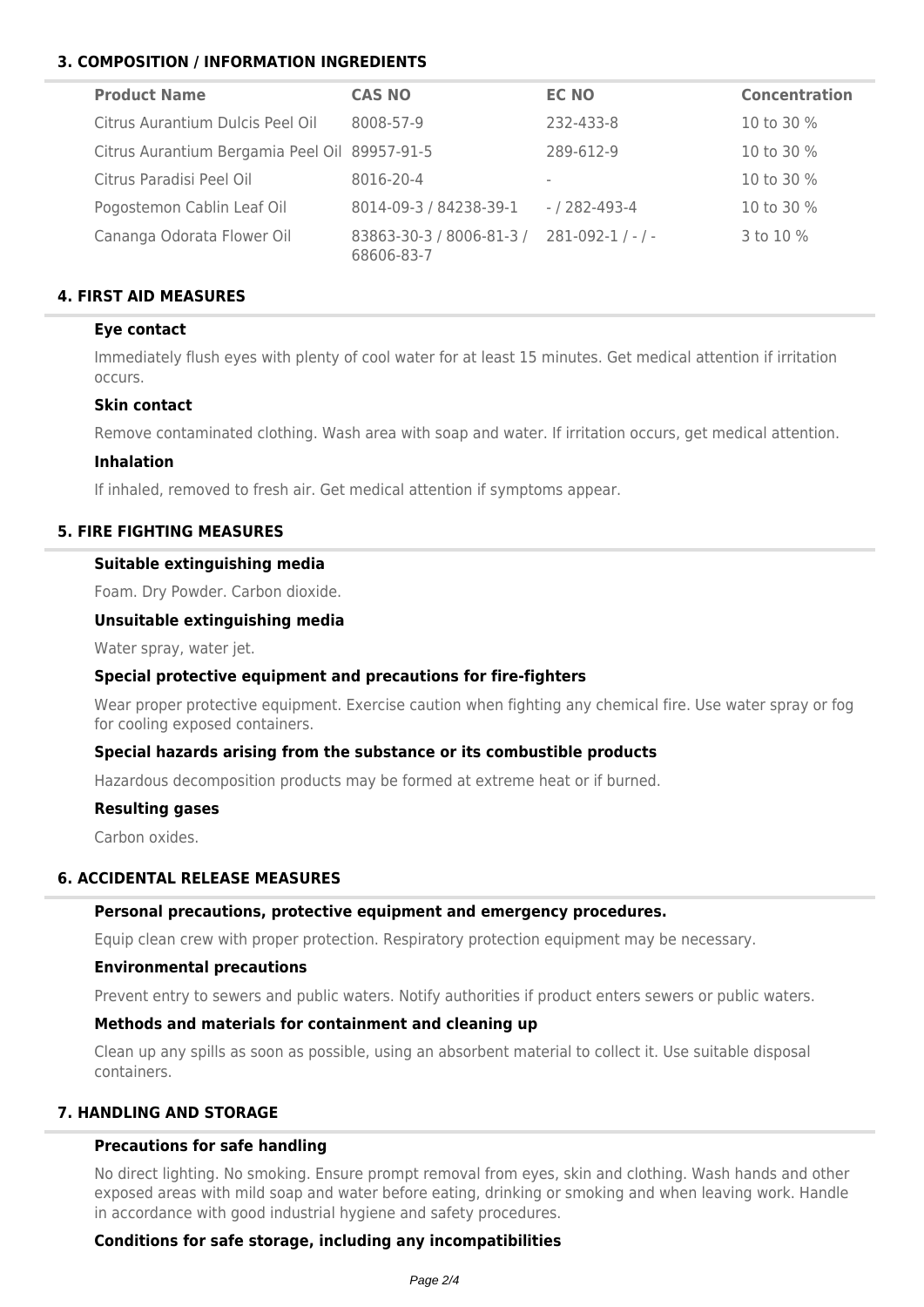Provide local exhaust or general room ventilation to minimize dust and/or vapour concentrations. Keep container closed when not in use.

## **8. EXPOSURE CONTROLS AND PERSONAL PROTECTION**

## **Eyes**

Use tightly sealed goggles.

### **Skin**

If skin contact or contamination of clothing is likely, protective clothing should be worn. Use protective gloves.

### **Respiratory**

In case of insufficient ventilation, wear suitable respiratory equipment.

### **9. PHYSICAL AND CHEMICAL PROPERTIES**

| Appearance       | Pale yellow to brownish liquid.                  |
|------------------|--------------------------------------------------|
| Odor             | Characteristic odor.                             |
| Flash point      | $61^{\circ}$ C                                   |
| Relative density | 0.846 to 0.934 @ 25 $^{\circ}$ C                 |
| Solubility (ies) | Soluble in alcohol and oils. Insoluble in water. |
| Refractive index | 1.4690 to 1.4800 @ 20 $^{\circ}$ C               |

## **10. STABILITY AND REACTIVITY**

### **Reactivity**

This material presents no significant reactivity hazard.

#### **Chemical stability**

Chemically stable.

#### **Possibility of hazardous reactions**

Hazardous polymerization will not occur.

## **Conditions to avoid**

Avoid sparks, flame and other heat sources.

#### **Incompatible materials**

Strong oxidizing agents.

## **Hazardous decomposition products**

Carbon Oxides.

## **11. TOXICOLOGICAL INFORMATION**

#### **Acute toxicity**

Not available.

#### **Carcinogenicity**

None of the components of this material are listed as a carcinogen.

### **Skin contact**

Adverse skin effects should be prevented by normal care and personal hygiene.

## **Eye contact**

Possible irritation should be prevented by wearing safety glasses.

## **12. ECOLOGICAL INFORMATION**